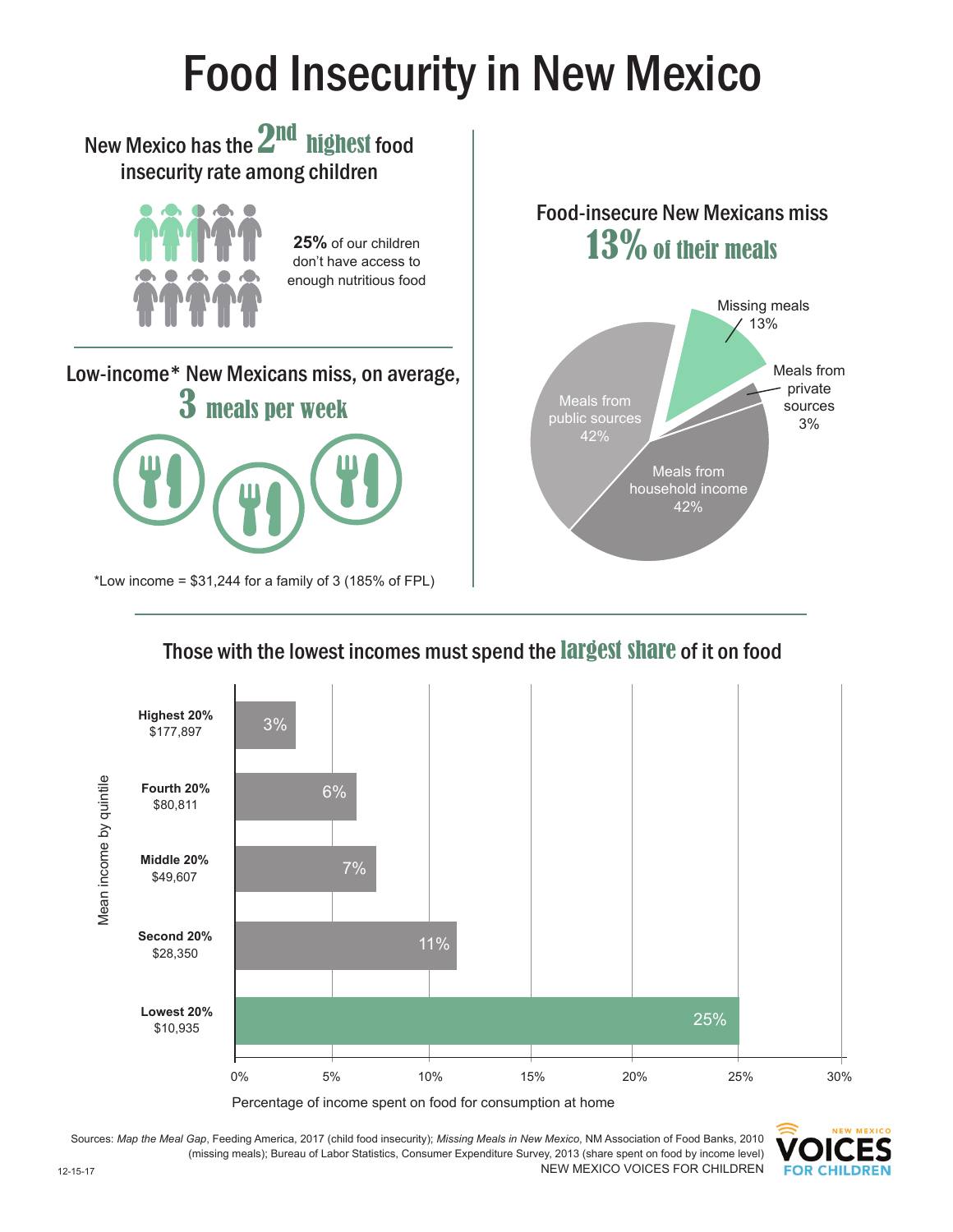New Mexicans with low food security must make tradeoffs in order to get by



## SNAP Usage in New Mexico





Very low-income New Mexicans spend at least \$200 million



a year on groceries not using SNAP



Sources: "Benefit Redemption Patterns in SNAP," USDA, 2011 (rate of SNAP usage); USDA Food and Nutrition Services Program Access Indicator rating, 2015 (percent not receiving SNAP); NM Voices for Children calculations using USDA Food and Nutrition Services Program Access Indicator rating and average benefits data, 2015 (amount spent); NM Association of Food Banks Survey, and *Map the Meal Gap*, Feeding America, 2014 (tradeoffs) 12-19-16